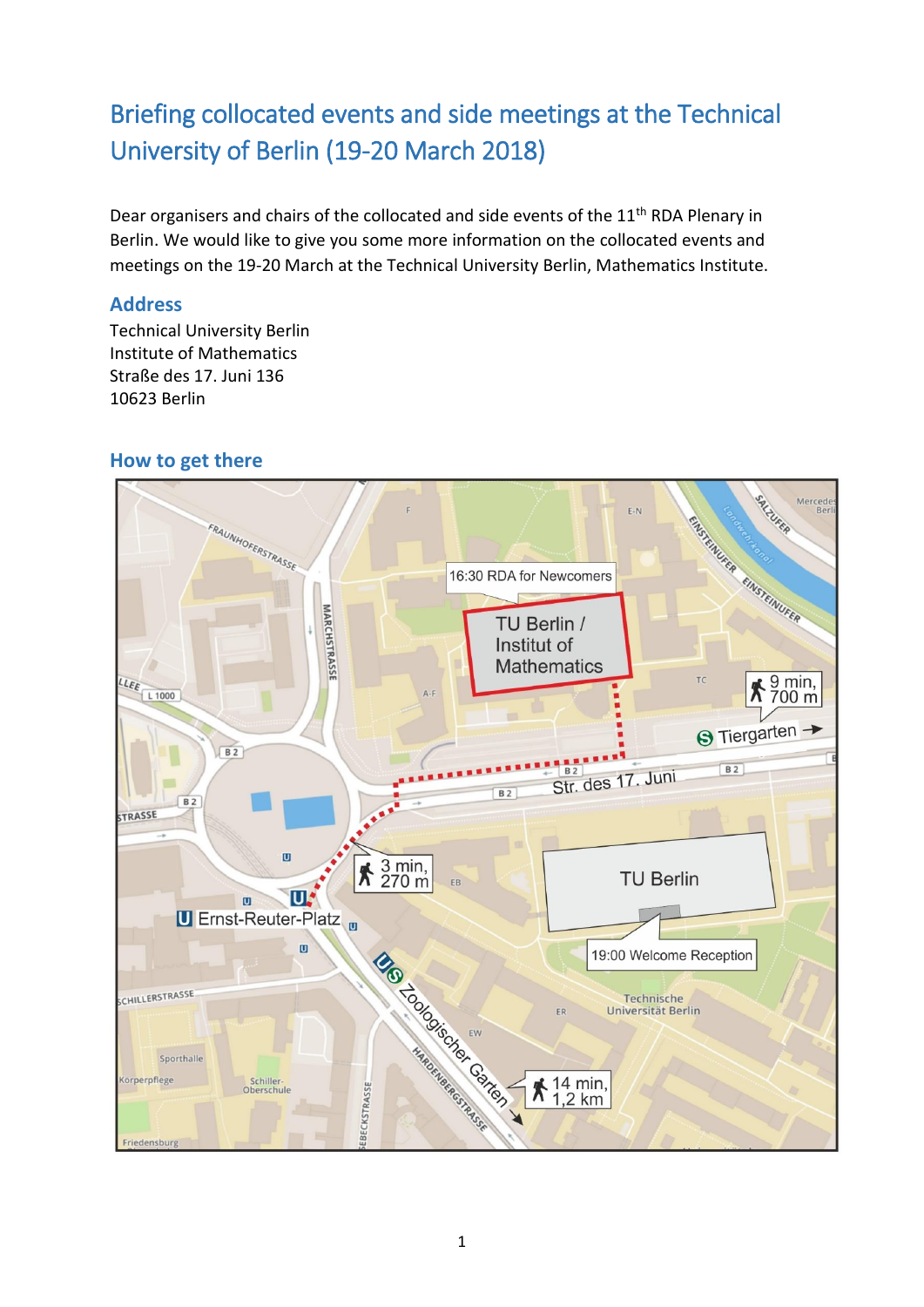## **Programme**

| time        | topic                                                                                                                                                                                                                                           | room   |
|-------------|-------------------------------------------------------------------------------------------------------------------------------------------------------------------------------------------------------------------------------------------------|--------|
| 09:00-17:00 | 11th RDA Plenary - Industry Side Meeting "Towards a Flourishing<br>Data Economy" Day 1, S1: Two-day Large Data/Metadata<br>Management Hackathon and Workshop DAY 1                                                                              | MA 144 |
| 09:00-12:30 | 11th RDA Plenary - Industry Side Meeting "Towards a Flourishing<br>Data Economy" Day 1, S2: Machine Learning as a Core Technology,<br>State of the Art Methods and Industry Applications                                                        | MA 005 |
| 09:00-12:30 | 11th RDA Plenary - Industry Side Meeting "Towards a Flourishing<br>Data Economy" Day 1, S3: Real-Time Data Processing as a new<br>Challenge in Research and Industry                                                                            | MA 141 |
| 13:30-17:00 | S4: Presentations by the Winners of the Smart Data Solution<br>Competition (13:30-14:30) and S5: Q&A Session with<br>Distinguished Experts and Entrepreneurs about major Challenges<br>and Opportunities to Setup Data Businesses (14:30-17:00) | MA 005 |
| 09:00-18:00 | RDA Secretariat meeting (closed meeting)                                                                                                                                                                                                        | MA 142 |
| 17:00-19:00 | <b>RDA Germany Foundation Meeting</b>                                                                                                                                                                                                           | MA 005 |

## **RDA Collocated and Side Events Monday 19 March**

#### **RDA Collocated and Side Events Tuesday 20 March**

| time        | topic                                                                                                                                                              | room                               |
|-------------|--------------------------------------------------------------------------------------------------------------------------------------------------------------------|------------------------------------|
| 08:30-13:00 | Where to next with persistent identifiers for<br>physical samples? (by invitation only)                                                                            | MA 549                             |
| 09:00-17:00 | 11th RDA Plenary - Industry Side Meeting "Towards a Flourishing<br>Data Economy" Day 1, S1: Two-day Large Data/Metadata<br>Management Hackathon and Workshop DAY 2 | MA 144                             |
| 09:00-17:30 | 11th RDA Plenary - Industry Side Meeting "Towards a Flourishing<br>Data Economy" - Industry Side Meeting DAY 2: Data Strategy Day                                  | MA 005                             |
| 10.00-15:00 | Funders Forum/ partly jointly with RDA Council (by invitation only)                                                                                                | MA 141                             |
| 10:00-16:00 | CESSDA ERIC (by invitation only)                                                                                                                                   | MA 142                             |
| 12:30-16:30 | RDA TAB & WG/IG Chairs (by invitation only)                                                                                                                        | MA 041                             |
| 12:30-16:30 | RDA Council (by invitation only)                                                                                                                                   | MA 544                             |
| 16:30-18:45 | <b>RDA For Newcomers</b>                                                                                                                                           | MA 041                             |
| 19:00-20:30 | <b>Welcome Reception</b>                                                                                                                                           | Geodätenstand<br>across the street |